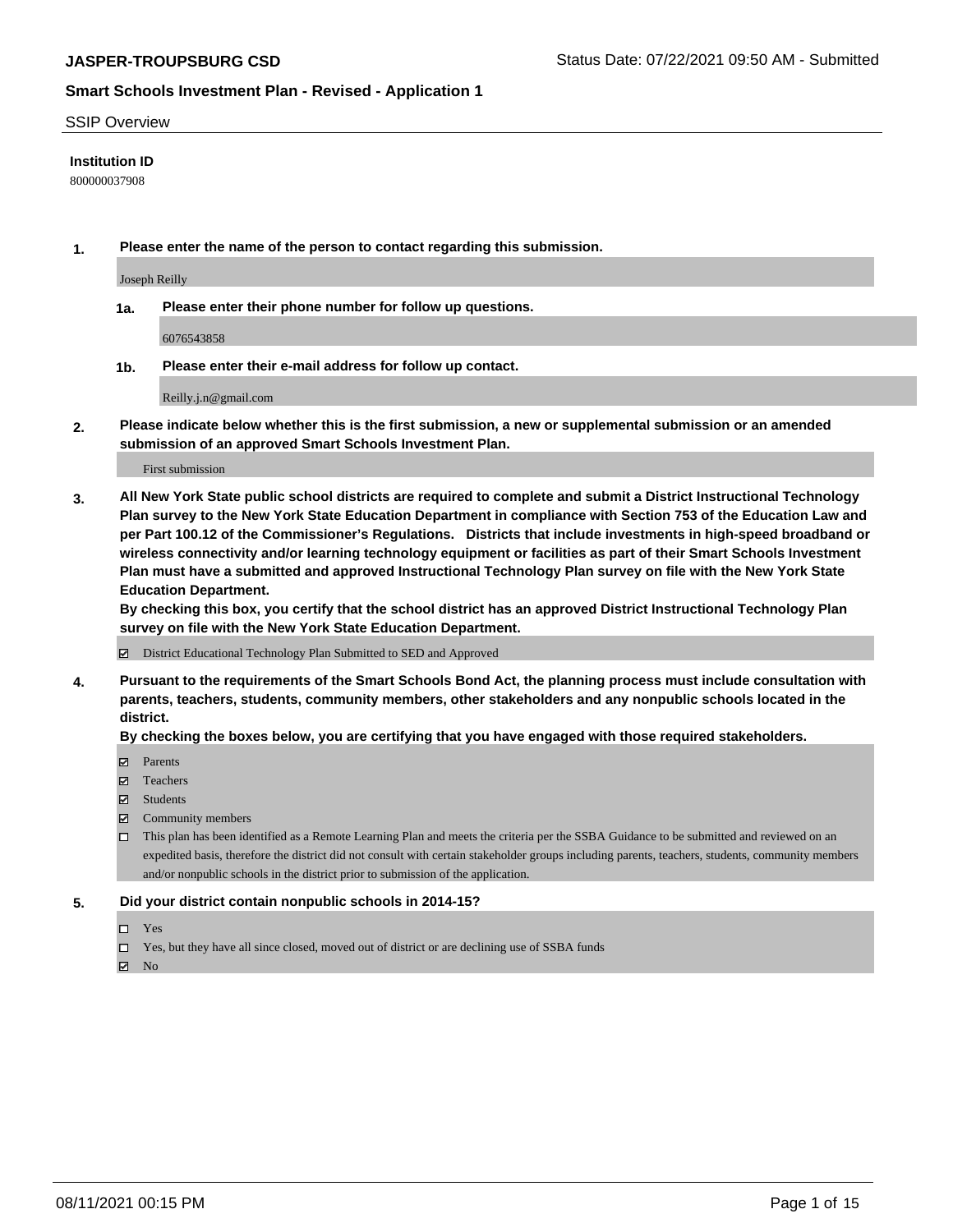#### SSIP Overview

**6. Certify that the following required steps have taken place by checking the boxes below:**

- The district developed and the school board approved a preliminary Smart Schools Investment Plan.
- The preliminary plan was posted on the district website for at least 30 days. The district included an address to which any written comments on the plan should be sent.
- $\boxtimes$  The school board conducted a hearing that enabled stakeholders to respond to the preliminary plan. This hearing may have occured as part of a normal Board meeting, but adequate notice of the event must have been provided through local media and the district website for at least two weeks prior to the meeting.
- The district prepared a final plan for school board approval and such plan has been approved by the school board.
- $\boxtimes$  The final proposed plan that has been submitted has been posted on the district's website.
- This Plan has been identified as a Remote Learning Plan and meets the criteria per the SSBA Guidance to be submitted and reviewed on an expedited basis, therefore this plan has not met certain stakeholder engagement requirements including, consulting with nonpublic schools in advance of plan submission, having the school board conduct a hearing on the plan and/or posting the plan to the district website for a minimum of 30 days. This district will post the Remote Learning Plan to the district's website upon submission of the application.
- **6a. Please upload the proposed Smart Schools Investment Plan (SSIP) that was posted on the district's website, along with any supporting materials. Note that this should be different than your recently submitted Educational Technology Survey. The Final SSIP, as approved by the School Board, should also be posted on the website and remain there during the course of the projects contained therein.**

Smart Schools Bond Act Proposal.pdf

**6b. Enter the webpage address where the final Smart Schools Investment Plan is posted. The Plan should remain posted for the life of the included projects.**

www.jtcsd.org/cms/lib/NY02211665/Centricity/Domain/4/Smart%20Schools%20Bond%20Act%20Proposal.pdf

**7. Please enter an estimate of the total number of students and staff that will benefit from this Smart Schools Investment Plan based on the cumulative projects submitted to date.**

570

**8. An LEA/School District may partner with one or more other LEA/School Districts to form a consortium to pool Smart Schools Bond Act funds for a project that meets all other Smart School Bond Act requirements. Each school district participating in the consortium will need to file an approved Smart Schools Investment Plan for the project and submit a signed Memorandum of Understanding that sets forth the details of the consortium including the roles of each respective district.**

 $\Box$  The district plans to participate in a consortium to partner with other school district(s) to implement a Smart Schools project.

**9. Please enter the name and 6-digit SED Code for each LEA/School District participating in the Consortium.**

| <b>Partner LEA/District</b> | <b>ISED BEDS Code</b> |
|-----------------------------|-----------------------|
| (No Response)               | (No Response)         |

**10. Please upload a signed Memorandum of Understanding with all of the participating Consortium partners.**

(No Response)

**11. Your district's Smart Schools Bond Act Allocation is:**

\$717,728

**12. Final 2014-15 BEDS Enrollment to calculate Nonpublic Sharing Requirement**

|            | <b>Public Enrollment</b> | l Nonpublic Enrollment | Total Enrollment | I Nonpublic Percentage |
|------------|--------------------------|------------------------|------------------|------------------------|
| Enrollment | <b>E27</b><br>ວວ         |                        | 0.00             | 0.00                   |

**13. This table compares each category budget total, as entered in that category's page, to the total expenditures listed in the category's expenditure table. Any discrepancies between the two must be resolved before submission.**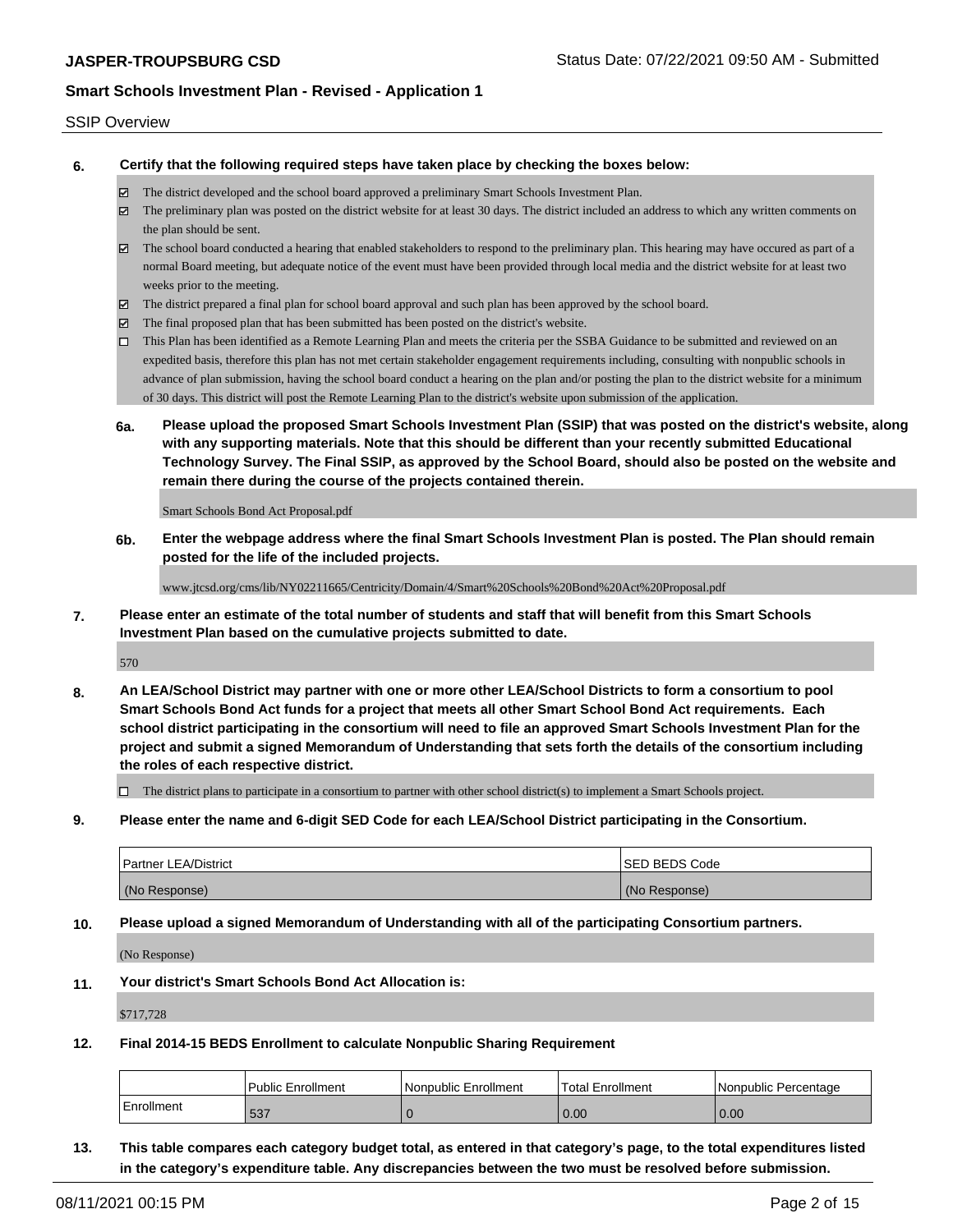# SSIP Overview

|                                                 | Sub-Allocations | <b>Expenditure Totals</b> | Difference |
|-------------------------------------------------|-----------------|---------------------------|------------|
| <b>School Connectivity</b>                      | 717,728.00      | 717,728.00                | 0.00       |
| <b>Connectivity Projects for</b><br>Communities | 0.00            | 0.00                      | 0.00       |
| Classroom Technology                            | 0.00            | 0.00                      | 0.00       |
| Pre-Kindergarten Classrooms                     | 0.00            | 0.00                      | 0.00       |
| Replace Transportable<br>Classrooms             | 0.00            | 0.00                      | 0.00       |
| <b>High-Tech Security Features</b>              | 0.00            | 0.00                      | 0.00       |
| Nonpublic Loan                                  | 0.00            | 0.00                      | 0.00       |
| Totals:                                         | 717,728         | 717,728                   | 0          |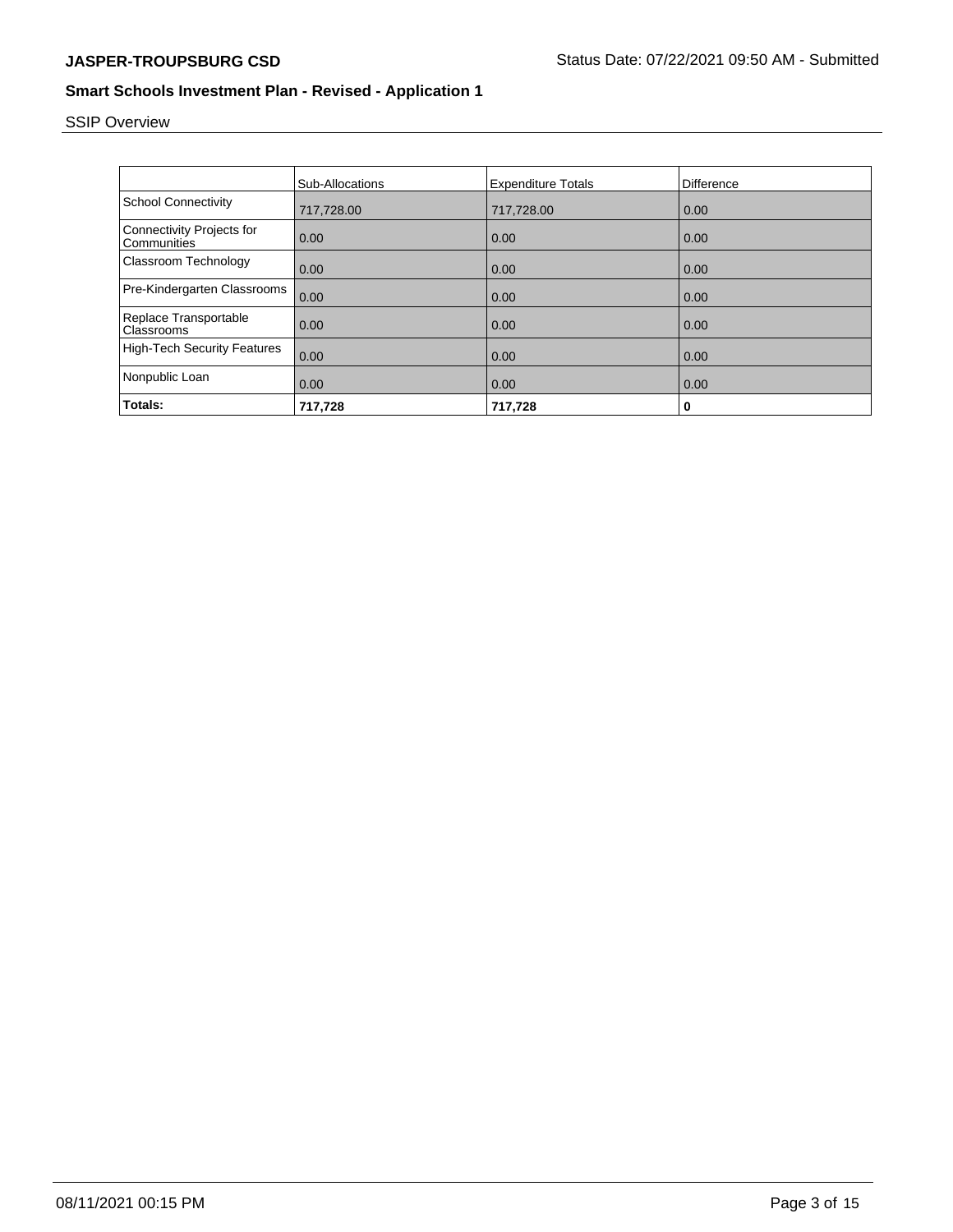School Connectivity

- **1. In order for students and faculty to receive the maximum benefit from the technology made available under the Smart Schools Bond Act, their school buildings must possess sufficient connectivity infrastructure to ensure that devices can be used during the school day. Smart Schools Investment Plans must demonstrate that:**
	- **• sufficient infrastructure that meets the Federal Communications Commission's 100 Mbps per 1,000 students standard currently exists in the buildings where new devices will be deployed, or**
	- **• is a planned use of a portion of Smart Schools Bond Act funds, or**
	- **• is under development through another funding source.**

**Smart Schools Bond Act funds used for technology infrastructure or classroom technology investments must increase the number of school buildings that meet or exceed the minimum speed standard of 100 Mbps per 1,000 students and staff within 12 months. This standard may be met on either a contracted 24/7 firm service or a "burstable" capability. If the standard is met under the burstable criteria, it must be:**

**1. Specifically codified in a service contract with a provider, and**

**2. Guaranteed to be available to all students and devices as needed, particularly during periods of high demand, such as computer-based testing (CBT) periods.**

**Please describe how your district already meets or is planning to meet this standard within 12 months of plan submission.**

Jasper Troupsburg Central School subscribes to broadband services through the Western New York Regional Information Center. They currently exceed this standard.

- **1a. If a district believes that it will be impossible to meet this standard within 12 months, it may apply for a waiver of this requirement, as described on the Smart Schools website. The waiver must be filed and approved by SED prior to submitting this survey.**
	- $\Box$  By checking this box, you are certifying that the school district has an approved waiver of this requirement on file with the New York State Education Department.
- **2. Connectivity Speed Calculator (Required). If the district currently meets the required speed, enter "Currently Met" in the last box: Expected Date When Required Speed Will be Met.**

|                  | l Number of<br>Students | Reauired Speed<br>l in Mbps | Current Speed in<br><b>Mbps</b> | Expected Speed<br>Ito be Attained | Expected Date<br>When Required<br>l Within 12 Months ISpeed Will be Met l |
|------------------|-------------------------|-----------------------------|---------------------------------|-----------------------------------|---------------------------------------------------------------------------|
|                  |                         |                             |                                 |                                   |                                                                           |
| Calculated Speed | 537                     | 53.70                       | 1000                            | 1000                              | currently met                                                             |

**3. Describe how you intend to use Smart Schools Bond Act funds for high-speed broadband and/or wireless connectivity projects in school buildings.**

Jasper Troupsburg prides itself in providing the best possible learning environment for their students to achieve in. Over the last 20 years the district has constructed an IT network to support the instructional environment in small pieces. This plan is an effort to upgrade those efforts and provide a strong, reliable, and secure IT network for the students. This includes upgrading to Cat 6A cable throughout the district and establishing secure, environmental protected network closets for network equipment.

**4. Describe the linkage between the district's District Instructional Technology Plan and how the proposed projects will improve teaching and learning. (There should be a link between your response to this question and your responses to Question 1 in Section IV - NYSED Initiatives Alignment: "Explain how the district use of instructional technology will serve as a part of a comprehensive and sustained effort to support rigorous academic standards attainment and performance improvement for students."** 

**Your answer should also align with your answers to the questions in Section II - Strategic Technology Planning and the associated Action Steps in Section III - Action Plan.)**

One of the goals of the Jasper Troupsburg technology plan is to establish a one to one learning environment that supports independent learning for the students. This project wants to establish not only a strong network for the students now and in the future. This project will provide the cabling infrastructure and the network environment that will support these efforts moving forward.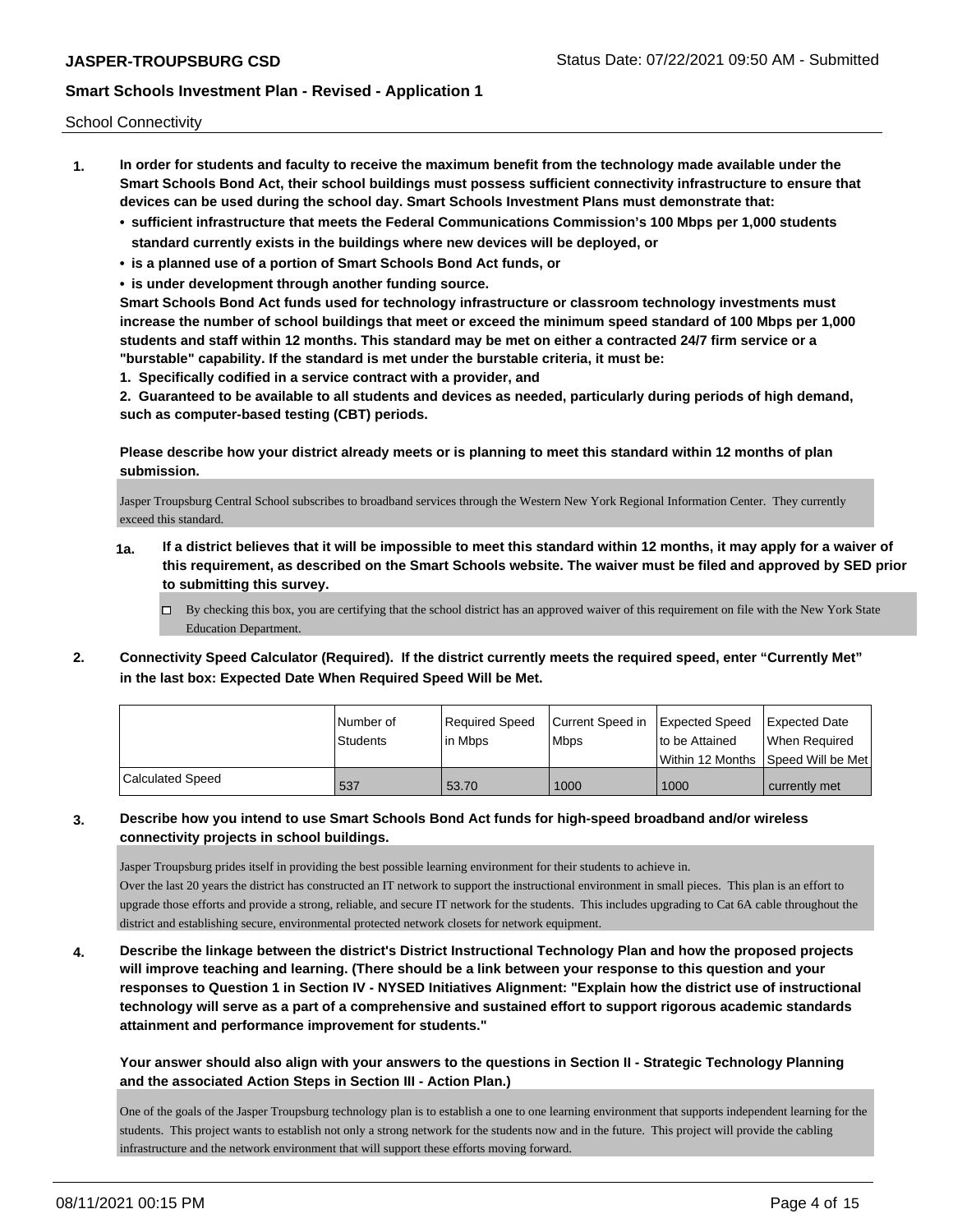#### School Connectivity

**5. If the district wishes to have students and staff access the Internet from wireless devices within the school building, or in close proximity to it, it must first ensure that it has a robust Wi-Fi network in place that has sufficient bandwidth to meet user demand.**

#### **Please describe how you have quantified this demand and how you plan to meet this demand.**

A one to one learning environment requires a strong Wi-Fi network that saturates the building with robust wireless capacity. While designing this project, the district gathered a number of resources. The first was the instructional leadership of the district. These administrators understood the instructional goals and the number of students assigned to each space in the building. The second was the IT support leadership from the Western New York Regional Information Center. These network experts worked with the planning specialists from the district's architecture team to design a robust network. Each space was reviewed, the maximum student capacity established, and infrastructure designed to support that requirement.

**6. Smart Schools plans with any expenditures in the School Connectivity category require a project number from the Office of Facilities Planning. Districts must submit an SSBA LOI and receive project numbers prior to submitting the SSIP. As indicated on the LOI, some projects may be eligible for a streamlined review and will not require a building permit.**

**Please indicate on a separate row each project number given to you by the Office of Facilities Planning.**

| <b>Project Number</b> |  |
|-----------------------|--|
| 57-27-02-04-7-999-001 |  |

**7. Certain high-tech security and connectivity infrastructure projects may be eligible for an expedited review process as determined by the Office of Facilities Planning.**

#### **Was your project deemed eligible for streamlined review?**

No

#### **8. Include the name and license number of the architect or engineer of record.**

| Name              | License Number |
|-------------------|----------------|
| David Misenheimer | 3247701        |

#### **9. Public Expenditures – Loanable (Counts toward the nonpublic loan calculation)**

| Select the allowable expenditure type.<br>Repeat to add another item under each type. | <b>PUBLIC</b> Items to be<br>l Purchased | Quantity  | Cost Per Item | <b>Total Cost</b> |
|---------------------------------------------------------------------------------------|------------------------------------------|-----------|---------------|-------------------|
| (No Response)                                                                         | (No Response)                            | (No       | l (No         | 0.00              |
|                                                                                       |                                          | Response) | Response)     |                   |
|                                                                                       |                                          |           | 0.00          | - U               |

#### **10. Public Expenditures – Non-Loanable (Does not count toward nonpublic loan calculation)**

| Select the allowable expenditure<br>∣type. | <b>PUBLIC</b> Items to be purchased                                            | Quantity | Cost per Item | <b>Total Cost</b> |
|--------------------------------------------|--------------------------------------------------------------------------------|----------|---------------|-------------------|
| Repeat to add another item under           |                                                                                |          |               |                   |
| each type.                                 |                                                                                |          |               |                   |
| <b>Connections/Components</b>              | <b>General Contract work to create New</b><br>Data Closet including demolition |          | 17,000.00     | 17,000.00         |
| <b>Connections/Components</b>              | Mechanical Contract Work to create<br>new Data closet                          |          | 17,000.00     | 17,000.00         |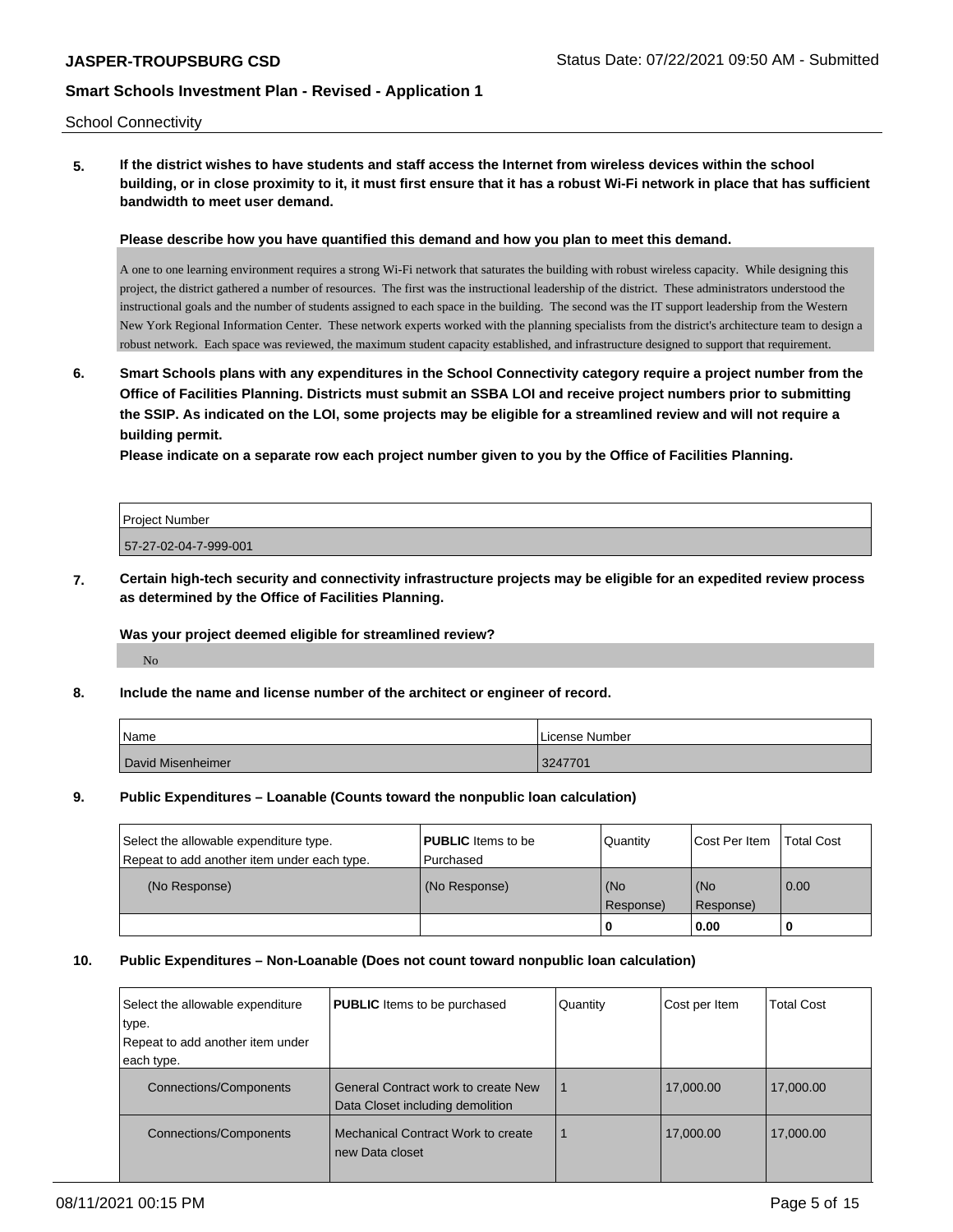School Connectivity

| Select the allowable expenditure<br><b>PUBLIC</b> Items to be purchased<br>type.<br>Repeat to add another item under<br>each type. |                                                                                         | Quantity        | Cost per Item | <b>Total Cost</b> |
|------------------------------------------------------------------------------------------------------------------------------------|-----------------------------------------------------------------------------------------|-----------------|---------------|-------------------|
| <b>Connections/Components</b>                                                                                                      | <b>Electrical Contract new closet</b>                                                   | 1               | 16,000.00     | 16,000.00         |
| <b>Connections/Components</b>                                                                                                      | Modifications to existing server room<br>including fire stopping                        | 1               | 3,000.00      | 3,000.00          |
| <b>Connections/Components</b>                                                                                                      | General Contract work to create New<br>Data Closet including demolition                 | 1               | 28,000.00     | 28,000.00         |
| <b>Connections/Components</b>                                                                                                      | Mechanical Contract Work to create<br>new Data closet                                   | 1               | 27,600.00     | 27,600.00         |
| <b>Connections/Components</b>                                                                                                      | Electrical Contract new closet                                                          | 1               | 14,500.00     | 14,500.00         |
| <b>Connections/Components</b>                                                                                                      | Modifications to existing server room<br>including fire stopping                        | 1               | 3,000.00      | 3,000.00          |
| <b>Connections/Components</b>                                                                                                      | <b>Construction Contingencies</b>                                                       | 1               | 12,604.00     | 12,604.00         |
| <b>Professional Services</b>                                                                                                       | <b>Project Incidentals</b>                                                              | 1               | 21,805.00     | 21,805.00         |
| <b>Professional Services</b>                                                                                                       | <b>Architects and Planning Fees</b>                                                     | 1               | 60,000.00     | 60,000.00         |
| <b>Connections/Components</b>                                                                                                      | Cat 6A Cabling NYSOGS Rate                                                              | 200             | 450.00        | 90,000.00         |
| <b>Connections/Components</b>                                                                                                      | OM 3 Fiber NYSOGS Rate per foot                                                         | 800             | 10.00         | 8,000.00          |
| <b>Connections/Components</b>                                                                                                      | construction contingencies                                                              | 1               | 65,000.00     | 65,000.00         |
| <b>Network/Access Costs</b>                                                                                                        | APC Smart-UPS SRT 3000VA RM -<br>UPS - 2700-watt - 3000 VA - lead acid                  | 6               | 3,500.00      | 21,000.00         |
| <b>Connections/Components</b>                                                                                                      | APC NetShelter SV - Rack - cabinet -<br>black - 42U - 19-inch                           | 6               | 1,500.00      | 9,000.00          |
| <b>Professional Services</b>                                                                                                       | <b>Professional Services for</b><br>Engineering/Programming/Proj<br>Management/Checkout | $\mathbf{1}$    | 19,584.00     | 19,584.00         |
| <b>Network/Access Costs</b>                                                                                                        | HPE: Aruba X372 54VDC 1050W PS<br>U.S. - English localization                           | 30              | 600.00        | 18,000.00         |
| <b>Connections/Components</b>                                                                                                      | HPE: Aruba 10G SFP+ to SFP+ 1m<br>DAC Cable                                             | $\overline{2}$  | 52.00         | 104.00            |
| <b>Connections/Components</b>                                                                                                      | HPE: Aruba 50G SFP56 to SFP56<br>0.65m DAC Cable                                        | 15              | 174.00        | 2,610.00          |
| <b>Network/Access Costs</b>                                                                                                        | HPE: Aruba 6300M 48G CL4 PoE<br>4SFP56 Swch                                             | 15              | 5,850.00      | 87,750.00         |
| <b>Network/Access Costs</b>                                                                                                        | HPE: Aruba 8360-24XF2C Prt2Pwr<br>3F2PS Bundle, Power Cord - U.S.<br>localization       | 1               | 9,500.00      | 9,500.00          |
| <b>Network/Access Costs</b>                                                                                                        | <b>HPE: Aruba Central</b><br>84xx/83xx/64xx/54xx Switch<br>Foundation 5y Sub E-STU      | 1               | 3,300.00      | 3,300.00          |
| <b>Connections/Components</b>                                                                                                      | ENET: Aruba Compatible 10G SFP+<br>LC SR 300m MMF Transceiver                           | 12 <sup>2</sup> | 385.00        | 4,620.00          |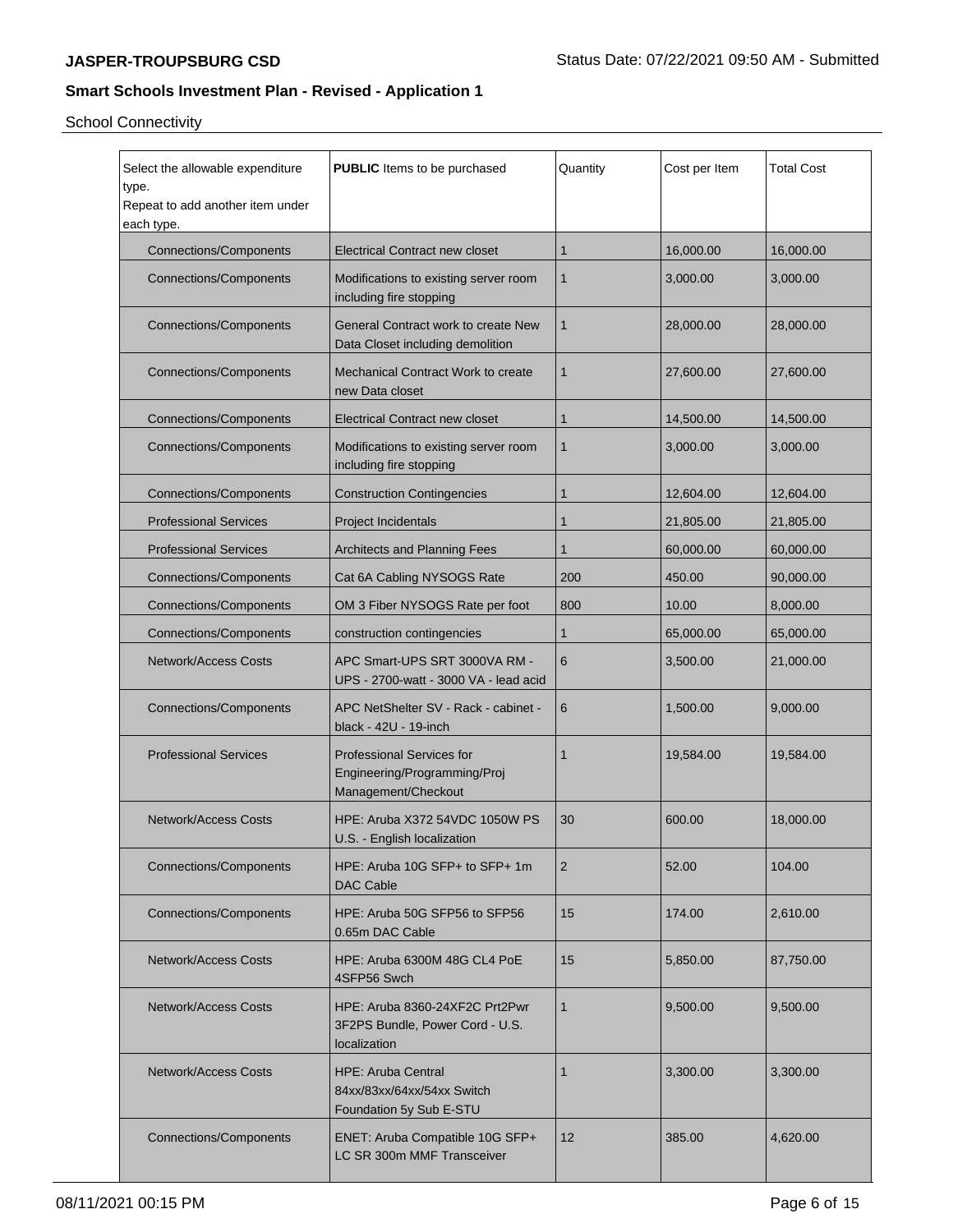School Connectivity

| Select the allowable expenditure<br>type.<br>Repeat to add another item under<br>each type. | <b>PUBLIC</b> Items to be purchased                                                             | Quantity       | Cost per Item | <b>Total Cost</b> |
|---------------------------------------------------------------------------------------------|-------------------------------------------------------------------------------------------------|----------------|---------------|-------------------|
| <b>Connections/Components</b>                                                               | ENET: 3m LC to LC 50/125um OM3<br>10G Aqua MM Simplex Fiber Patch<br>Cable                      | 12             | 38.00         | 456.00            |
| <b>Network/Access Costs</b>                                                                 | HPE: Aruba Central 63xx/38xx Switch<br>Foundation 5y Sub E-STU                                  | 15             | 1,170.00      | 17,550.00         |
| <b>Network/Access Costs</b>                                                                 | APC: APC Smart-UPS SRT 6000VA<br>RM with 208V to 120V 2U Step-Down<br><b>Transformer</b>        | $\overline{2}$ | 6,656.00      | 13,312.00         |
| <b>Network/Access Costs</b>                                                                 | APC: APC Smart-UPS SRT 192V<br>5kVA and 6kVA RM Battery Pack                                    | $\overline{2}$ | 1,400.00      | 2,800.00          |
| <b>Network/Access Costs</b>                                                                 | APC: UPS Network Management Card<br>3 with Environmental Monitoring                             | 5              | 515.00        | 2,575.00          |
| <b>Network/Access Costs</b>                                                                 | APC: APC Temperature & Humidity<br>Sensor                                                       | 5              | 336.00        | 1,680.00          |
| <b>Network/Access Costs</b>                                                                 | APC: Basic Rack Zero U Power<br>Distribution Strip, Rack Mount, 120V,<br>24x NEMA 5-20R, 1920VA | 10             | 285.00        | 2,850.00          |
| <b>Network/Access Costs</b>                                                                 | APC: EcoStruxure IT Expert 10 nodes<br>for 3 years                                              | $\mathbf{1}$   | 1,773.00      | 1,773.00          |
| <b>Network/Access Costs</b>                                                                 | APC: NetShelter SX 42U Enclosed<br>Rack, 29.53x42.13x78.39                                      | $\overline{4}$ | 2,500.00      | 10,000.00         |
| <b>Network/Access Costs</b>                                                                 | APC: NetShelter SX 42U Enclosed<br>Rack, 29.53x42.13x78.39                                      | 5              | 3,971.00      | 19,855.00         |
| <b>Network/Access Costs</b>                                                                 | APC: APC Smart-UPS, SRT, 96V,<br>3kVA, 2U RM, Battery Pack                                      | 5              | 1,280.00      | 6,400.00          |
| <b>Professional Services</b>                                                                | Installation of Network Hardware and<br>closet components                                       | $\mathbf{1}$   | 79,500.00     | 79,500.00         |
|                                                                                             |                                                                                                 | 1,168          | 429,838.00    | 717,728           |

## **11. Final 2014-15 BEDS Enrollment to calculate Nonpublic Sharing Requirement (no changes allowed.)**

|            | <b>Public Enrollment</b> | Nonpublic Enrollment | Total Enrollment | l Nonpublic Percentage |
|------------|--------------------------|----------------------|------------------|------------------------|
| Enrollment | $F^{\Omega}$<br>၁၁ ၊     |                      | 0.00             | 0.00                   |

## **12. Total Public Budget - Loanable (Counts toward the nonpublic loan calculation)**

|                                               | Public Allocations | <b>Estimated Nonpublic Loan</b><br>Amount | Estimated Total Sub-Allocations |
|-----------------------------------------------|--------------------|-------------------------------------------|---------------------------------|
| Network/Access Costs                          | (No Response)      | 0.00                                      | 0.00                            |
| School Internal Connections and<br>Components | (No Response)      | 0.00                                      | 0.00                            |
| Other                                         | (No Response)      | 0.00                                      | 0.00                            |
| Totals:                                       | 0.00               | O                                         |                                 |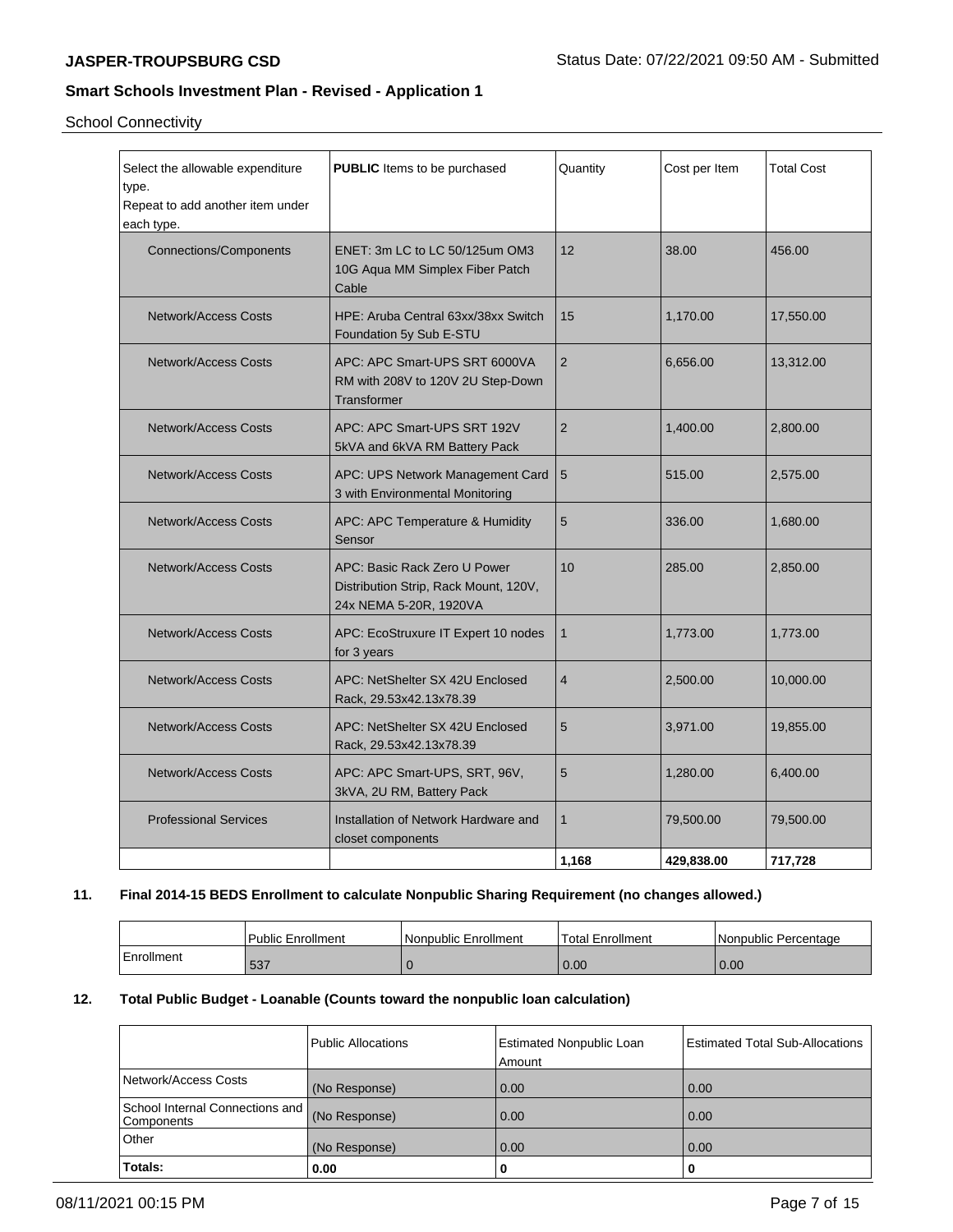School Connectivity

## **13. Total Public Budget – Non-Loanable (Does not count toward the nonpublic loan calculation)**

|                                            | Sub-       |
|--------------------------------------------|------------|
|                                            | Allocation |
| Network/Access Costs                       | 218,345.00 |
| <b>Outside Plant Costs</b>                 | 0.00       |
| School Internal Connections and Components | 318,494.00 |
| Professional Services                      | 180,889.00 |
| Testing                                    | 0.00       |
| <b>Other Upfront Costs</b>                 | 0.00       |
| <b>Other Costs</b>                         | 0.00       |
| Totals:                                    | 717,728.00 |

## **14. School Connectivity Totals**

|                          | Total Sub-Allocations |
|--------------------------|-----------------------|
| Total Loanable Items     | 0.00                  |
| Total Non-Ioanable Items | 717,728.00            |
| Totals:                  | 717.728               |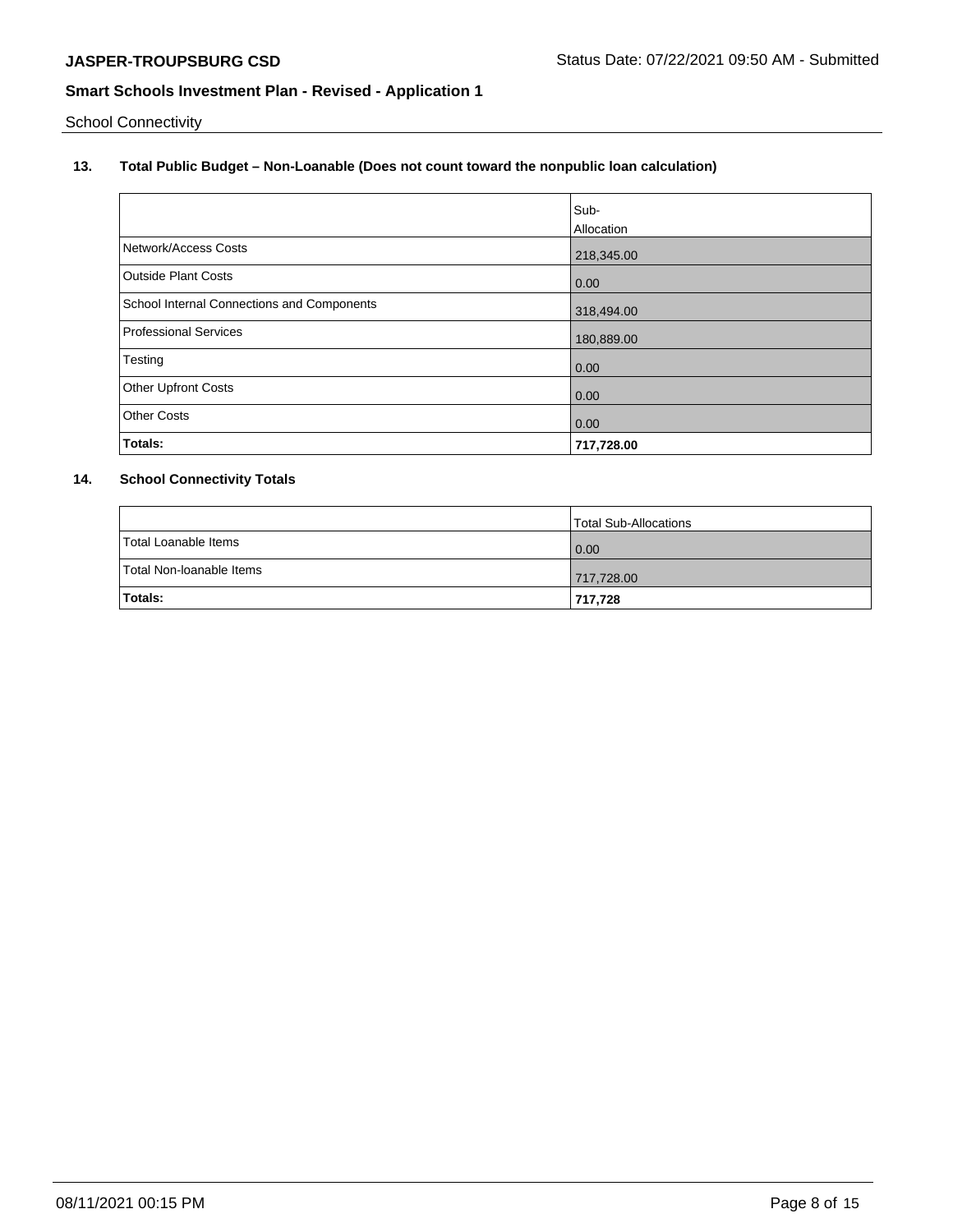Community Connectivity (Broadband and Wireless)

**1. Describe how you intend to use Smart Schools Bond Act funds for high-speed broadband and/or wireless connectivity projects in the community.**

(No Response)

**2. Please describe how the proposed project(s) will promote student achievement and increase student and/or staff access to the Internet in a manner that enhances student learning and/or instruction outside of the school day and/or school building.**

(No Response)

**3. Community connectivity projects must comply with all the necessary local building codes and regulations (building and related permits are not required prior to plan submission).**

 $\Box$  I certify that we will comply with all the necessary local building codes and regulations.

**4. Please describe the physical location of the proposed investment.**

(No Response)

**5. Please provide the initial list of partners participating in the Community Connectivity Broadband Project, along with their Federal Tax Identification (Employer Identification) number.**

| <b>Project Partners</b> | l Federal ID # |
|-------------------------|----------------|
| (No Response)           | (No Response)  |

**6. Please detail the type, quantity, per unit cost and total cost of the eligible items under each sub-category.**

| Select the allowable expenditure | Item to be purchased | Quantity      | Cost per Item | <b>Total Cost</b> |
|----------------------------------|----------------------|---------------|---------------|-------------------|
| type.                            |                      |               |               |                   |
| Repeat to add another item under |                      |               |               |                   |
| each type.                       |                      |               |               |                   |
| (No Response)                    | (No Response)        | (No Response) | (No Response) | 0.00              |
|                                  |                      | o             | 0.00          |                   |

**7. If you are submitting an allocation for Community Connectivity, complete this table.**

**Note that the calculated Total at the bottom of the table must equal the Total allocation for this category that you entered in the SSIP Overview overall budget.**

|                                    | Sub-Allocation |
|------------------------------------|----------------|
| Network/Access Costs               | (No Response)  |
| Outside Plant Costs                | (No Response)  |
| <b>Tower Costs</b>                 | (No Response)  |
| <b>Customer Premises Equipment</b> | (No Response)  |
| <b>Professional Services</b>       | (No Response)  |
| Testing                            | (No Response)  |
| <b>Other Upfront Costs</b>         | (No Response)  |
| <b>Other Costs</b>                 | (No Response)  |
| Totals:                            | 0.00           |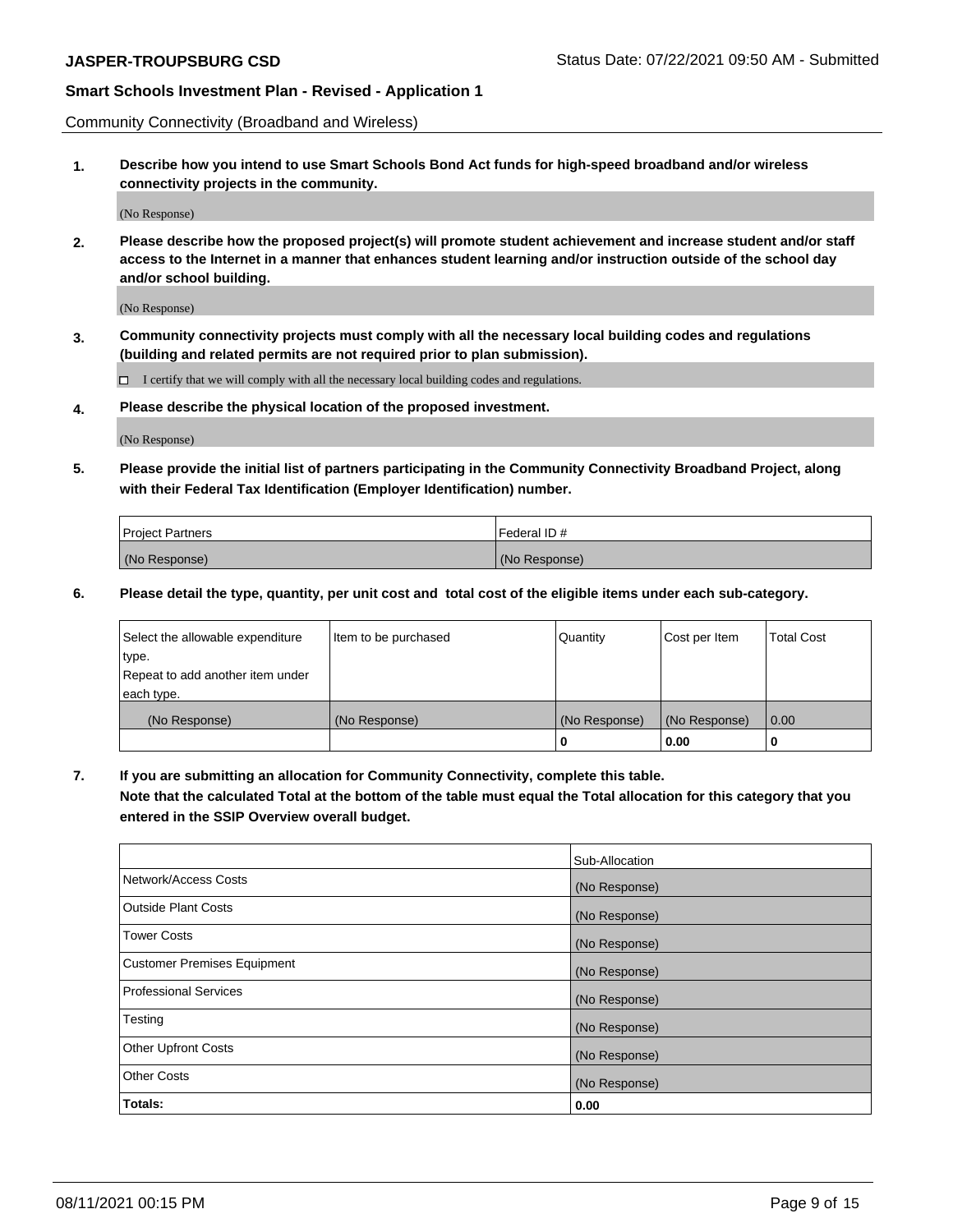#### Classroom Learning Technology

**1. In order for students and faculty to receive the maximum benefit from the technology made available under the Smart Schools Bond Act, their school buildings must possess sufficient connectivity infrastructure to ensure that devices can be used during the school day. Smart Schools Investment Plans must demonstrate that sufficient infrastructure that meets the Federal Communications Commission's 100 Mbps per 1,000 students standard currently exists in the buildings where new devices will be deployed, or is a planned use of a portion of Smart Schools Bond Act funds, or is under development through another funding source. Smart Schools Bond Act funds used for technology infrastructure or classroom technology investments must increase the number of school buildings that meet or exceed the minimum speed standard of 100 Mbps per 1,000 students and staff within 12 months. This standard may be met on either a contracted 24/7 firm service or a**

**"burstable" capability. If the standard is met under the burstable criteria, it must be:**

**1. Specifically codified in a service contract with a provider, and**

**2. Guaranteed to be available to all students and devices as needed, particularly during periods of high demand, such as computer-based testing (CBT) periods.**

**Please describe how your district already meets or is planning to meet this standard within 12 months of plan submission.**

(No Response)

- **1a. If a district believes that it will be impossible to meet this standard within 12 months, it may apply for a waiver of this requirement, as described on the Smart Schools website. The waiver must be filed and approved by SED prior to submitting this survey.**
	- By checking this box, you are certifying that the school district has an approved waiver of this requirement on file with the New York State Education Department.
- **2. Connectivity Speed Calculator (Required). If the district currently meets the required speed, enter "Currently Met" in the last box: Expected Date When Required Speed Will be Met.**

|                  | l Number of     | Required Speed | Current Speed in | <b>Expected Speed</b> | <b>Expected Date</b>                |
|------------------|-----------------|----------------|------------------|-----------------------|-------------------------------------|
|                  | <b>Students</b> | l in Mbps      | l Mbps           | to be Attained        | When Required                       |
|                  |                 |                |                  |                       | Within 12 Months  Speed Will be Met |
| Calculated Speed | (No Response)   | 0.00           | (No Response)    | l (No Response)       | (No Response)                       |

**3. If the district wishes to have students and staff access the Internet from wireless devices within the school building, or in close proximity to it, it must first ensure that it has a robust Wi-Fi network in place that has sufficient bandwidth to meet user demand.**

**Please describe how you have quantified this demand and how you plan to meet this demand.**

(No Response)

**4. All New York State public school districts are required to complete and submit an Instructional Technology Plan survey to the New York State Education Department in compliance with Section 753 of the Education Law and per Part 100.12 of the Commissioner's Regulations.**

**Districts that include educational technology purchases as part of their Smart Schools Investment Plan must have a submitted and approved Instructional Technology Plan survey on file with the New York State Education Department.**

- By checking this box, you are certifying that the school district has an approved Instructional Technology Plan survey on file with the New York State Education Department.
- **5. Describe the devices you intend to purchase and their compatibility with existing or planned platforms or systems. Specifically address the adequacy of each facility's electrical, HVAC and other infrastructure necessary to install and support the operation of the planned technology.**

(No Response)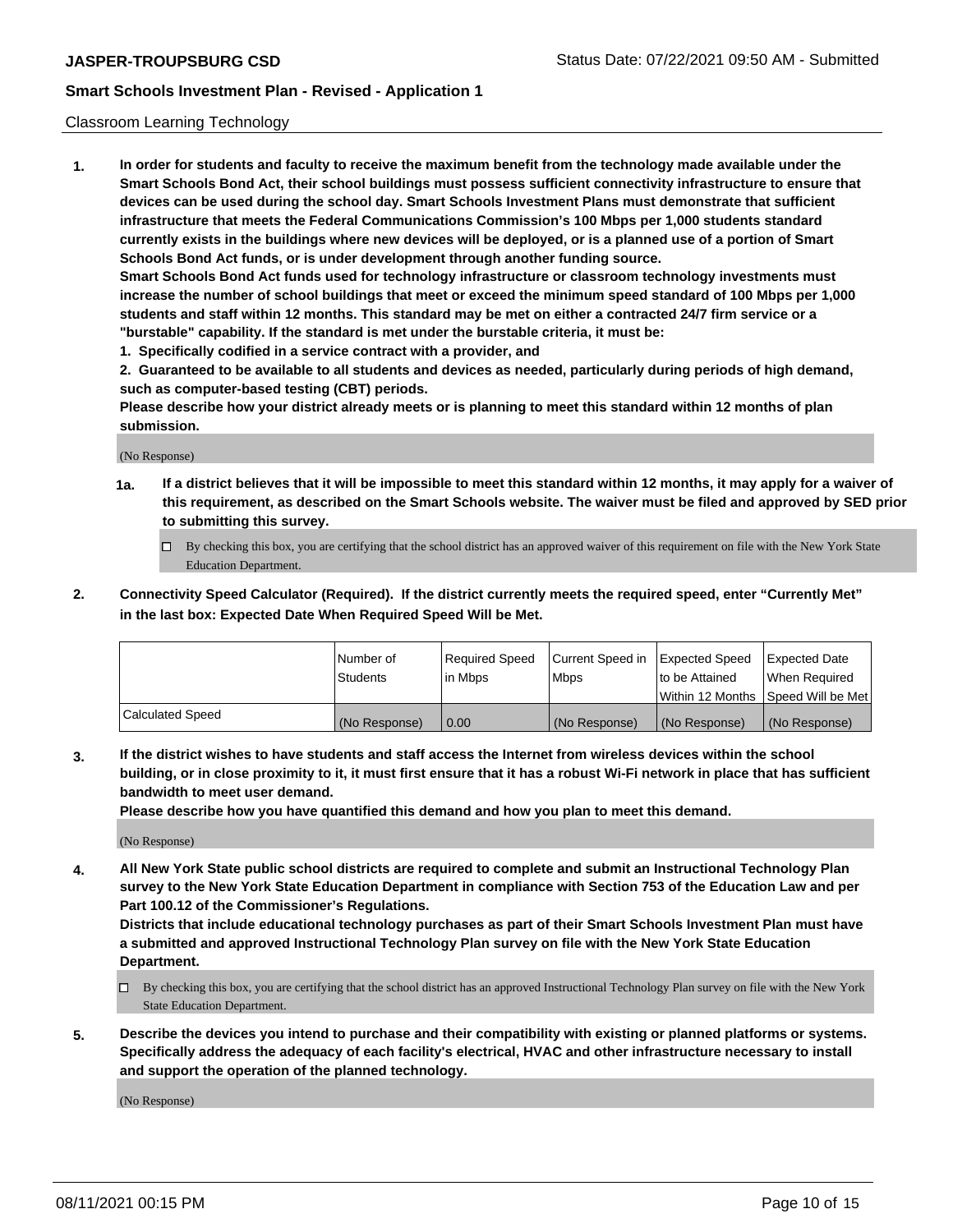#### Classroom Learning Technology

- **6. Describe how the proposed technology purchases will:**
	- **> enhance differentiated instruction;**
	- **> expand student learning inside and outside the classroom;**
	- **> benefit students with disabilities and English language learners; and**
	- **> contribute to the reduction of other learning gaps that have been identified within the district.**

**The expectation is that districts will place a priority on addressing the needs of students who struggle to succeed in a rigorous curriculum. Responses in this section should specifically address this concern and align with the district's Instructional Technology Plan (in particular Question 2 of E. Curriculum and Instruction: "Does the district's instructional technology plan address the needs of students with disabilities to ensure equitable access to instruction, materials and assessments?" and Question 3 of the same section: "Does the district's instructional technology plan address the provision of assistive technology specifically for students with disabilities to ensure access to and participation in the general curriculum?")**

**In addition, describe how the district ensures equitable access to instruction, materials and assessments and participation in the general curriculum for both SWD and English Language Learners/Multilingual Learners (ELL/MLL) students.**

**Please note: If this plan has been identified as a Remote Learning Plan to be submitted and reviewed on an expedited basis, the district should explain how this plan will facilitate remote and hybrid learning, in lieu of responding to the question above.**

(No Response)

**7. Where appropriate, describe how the proposed technology purchases will enhance ongoing communication with parents and other stakeholders and help the district facilitate technology-based regional partnerships, including distance learning and other efforts.**

(No Response)

**8. Describe the district's plan to provide professional development to ensure that administrators, teachers and staff can employ the technology purchased to enhance instruction successfully.**

**Note: This response should be aligned and expanded upon in accordance with your district's response to Question 1 of F. Professional Development of your Instructional Technology Plan: "Please provide a summary of professional development offered to teachers and staff, for the time period covered by this plan, to support technology to enhance teaching and learning. Please include topics, audience and method of delivery within your summary."**

**Please note: If this plan has been identified as a Remote Learning Plan to be submitted and reviewed on an expedited basis, the district should provide a statement confirming that the district has provided or will provide professional development on these devices to its staff, in lieu of responding to the question above.**

(No Response)

- **9. Districts must contact one of the SUNY/CUNY teacher preparation programs listed on the document on the left side of the page that supplies the largest number of the district's new teachers to request advice on innovative uses and best practices at the intersection of pedagogy and educational technology.**
	- By checking this box, you certify that you have contacted the SUNY/CUNY teacher preparation program that supplies the largest number of your new teachers to request advice on these issues.

#### **9a. Please enter the name of the SUNY or CUNY Institution that you contacted.**

(No Response)

**9b. Enter the primary Institution phone number.**

(No Response)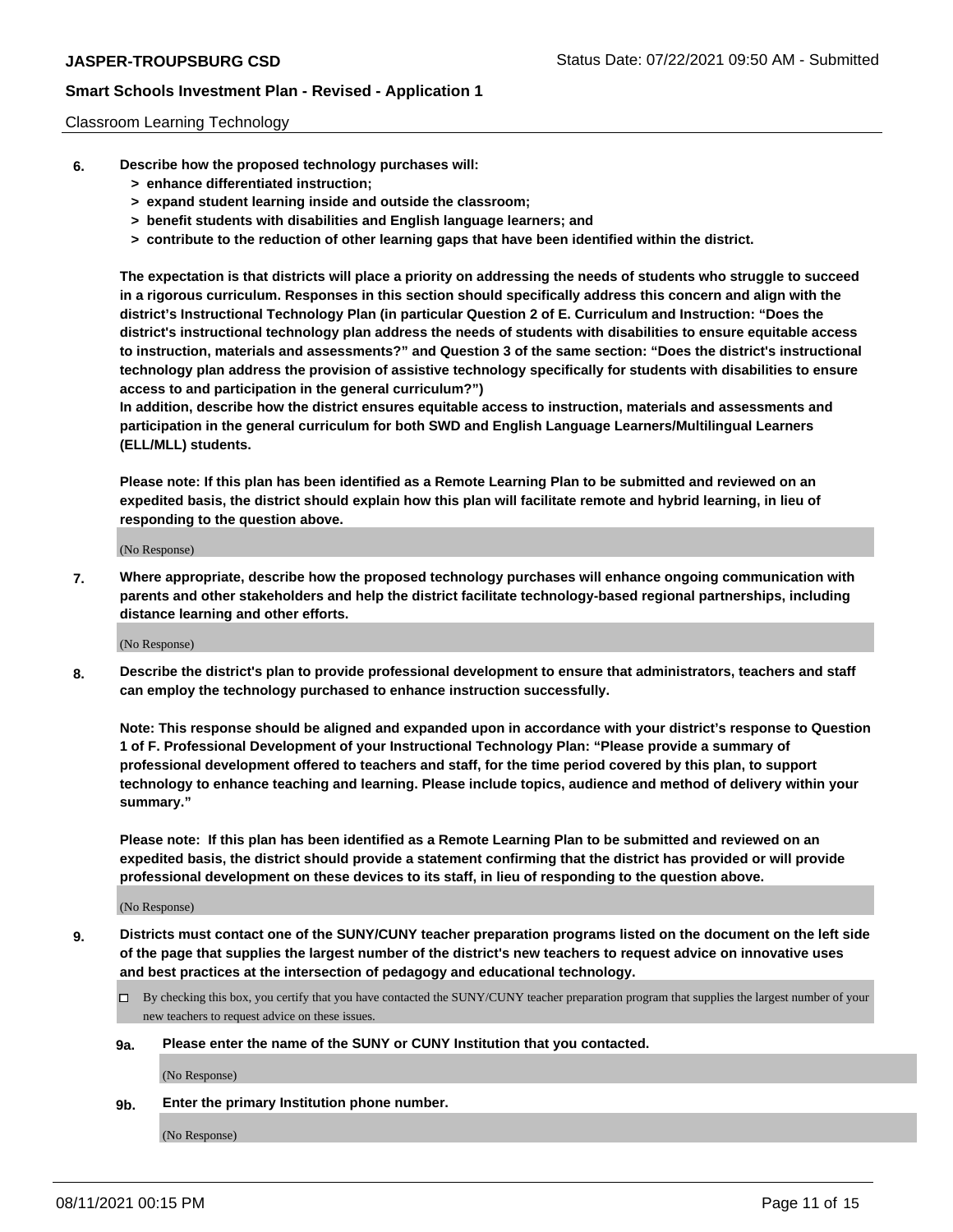Classroom Learning Technology

**9c. Enter the name of the contact person with whom you consulted and/or will be collaborating with on innovative uses of technology and best practices.**

(No Response)

**10. To ensure the sustainability of technology purchases made with Smart Schools funds, districts must demonstrate a long-term plan to maintain and replace technology purchases supported by Smart Schools Bond Act funds. This sustainability plan shall demonstrate a district's capacity to support recurring costs of use that are ineligible for Smart Schools Bond Act funding such as device maintenance, technical support, Internet and wireless fees, maintenance of hotspots, staff professional development, building maintenance and the replacement of incidental items. Further, such a sustainability plan shall include a long-term plan for the replacement of purchased devices and equipment at the end of their useful life with other funding sources.**

 $\square$  By checking this box, you certify that the district has a sustainability plan as described above.

**11. Districts must ensure that devices purchased with Smart Schools Bond funds will be distributed, prepared for use, maintained and supported appropriately. Districts must maintain detailed device inventories in accordance with generally accepted accounting principles.**

By checking this box, you certify that the district has a distribution and inventory management plan and system in place.

**12. Please detail the type, quantity, per unit cost and total cost of the eligible items under each sub-category.**

| Select the allowable expenditure | Iltem to be Purchased | Quantity      | Cost per Item | Total Cost |
|----------------------------------|-----------------------|---------------|---------------|------------|
| type.                            |                       |               |               |            |
| Repeat to add another item under |                       |               |               |            |
| each type.                       |                       |               |               |            |
| (No Response)                    | (No Response)         | (No Response) | (No Response) | 0.00       |
|                                  |                       |               | 0.00          |            |

#### **13. Final 2014-15 BEDS Enrollment to calculate Nonpublic Sharing Requirement (no changes allowed.)**

|            | l Public Enrollment | Nonpublic Enrollment | <b>Total Enrollment</b> | <i>Nonpublic</i><br>Percentage |
|------------|---------------------|----------------------|-------------------------|--------------------------------|
| Enrollment | 537                 |                      | 0.00                    | 0.00                           |

#### **14. If you are submitting an allocation for Classroom Learning Technology complete this table.**

|                          | Public School Sub-Allocation | <b>Estimated Nonpublic Loan</b><br>Amount | Estimated Total Public and<br>Nonpublic Sub-Allocation |
|--------------------------|------------------------------|-------------------------------------------|--------------------------------------------------------|
|                          |                              | (Based on Percentage Above)               |                                                        |
| Interactive Whiteboards  | (No Response)                | 0.00                                      | 0.00                                                   |
| <b>Computer Servers</b>  | (No Response)                | 0.00                                      | 0.00                                                   |
| <b>Desktop Computers</b> | (No Response)                | 0.00                                      | 0.00                                                   |
| <b>Laptop Computers</b>  | (No Response)                | 0.00                                      | 0.00                                                   |
| <b>Tablet Computers</b>  | (No Response)                | 0.00                                      | 0.00                                                   |
| <b>Other Costs</b>       | (No Response)                | 0.00                                      | 0.00                                                   |
| Totals:                  | 0.00                         | 0                                         | 0                                                      |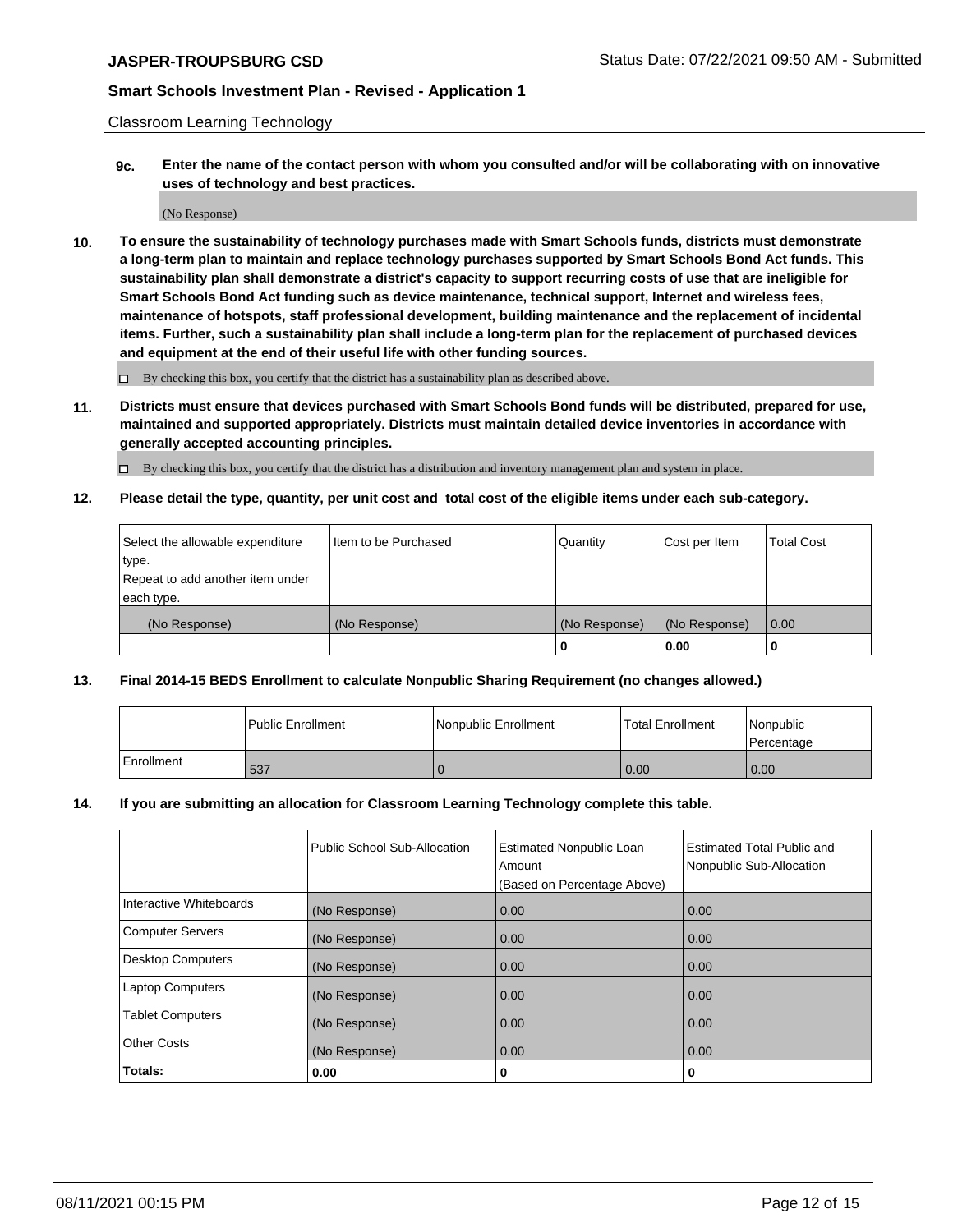#### Pre-Kindergarten Classrooms

**1. Provide information regarding how and where the district is currently serving pre-kindergarten students and justify the need for additional space with enrollment projections over 3 years.**

(No Response)

- **2. Describe the district's plan to construct, enhance or modernize education facilities to accommodate prekindergarten programs. Such plans must include:**
	- **Specific descriptions of what the district intends to do to each space;**
	- **An affirmation that new pre-kindergarten classrooms will contain a minimum of 900 square feet per classroom;**
	- **The number of classrooms involved;**
	- **The approximate construction costs per classroom; and**
	- **Confirmation that the space is district-owned or has a long-term lease that exceeds the probable useful life of the improvements.**

(No Response)

**3. Smart Schools Bond Act funds may only be used for capital construction costs. Describe the type and amount of additional funds that will be required to support ineligible ongoing costs (e.g. instruction, supplies) associated with any additional pre-kindergarten classrooms that the district plans to add.**

(No Response)

**4. All plans and specifications for the erection, repair, enlargement or remodeling of school buildings in any public school district in the State must be reviewed and approved by the Commissioner. Districts that plan capital projects using their Smart Schools Bond Act funds will undergo a Preliminary Review Process by the Office of Facilities Planning.**

**Please indicate on a separate row each project number given to you by the Office of Facilities Planning.**

| Project Number |  |
|----------------|--|
| (No Response)  |  |
|                |  |

**5. Please detail the type, quantity, per unit cost and total cost of the eligible items under each sub-category.**

| Select the allowable expenditure | Item to be purchased | Quantity      | Cost per Item | <b>Total Cost</b> |
|----------------------------------|----------------------|---------------|---------------|-------------------|
| type.                            |                      |               |               |                   |
| Repeat to add another item under |                      |               |               |                   |
| each type.                       |                      |               |               |                   |
| (No Response)                    | (No Response)        | (No Response) | (No Response) | 0.00              |
|                                  |                      | U             | 0.00          |                   |

**6. If you have made an allocation for Pre-Kindergarten Classrooms, complete this table. Note that the calculated Total at the bottom of the table must equal the Total allocation for this category that you entered in the SSIP Overview overall budget.**

|                                          | Sub-Allocation |
|------------------------------------------|----------------|
| Construct Pre-K Classrooms               | (No Response)  |
| Enhance/Modernize Educational Facilities | (No Response)  |
| <b>Other Costs</b>                       | (No Response)  |
| Totals:                                  | 0.00           |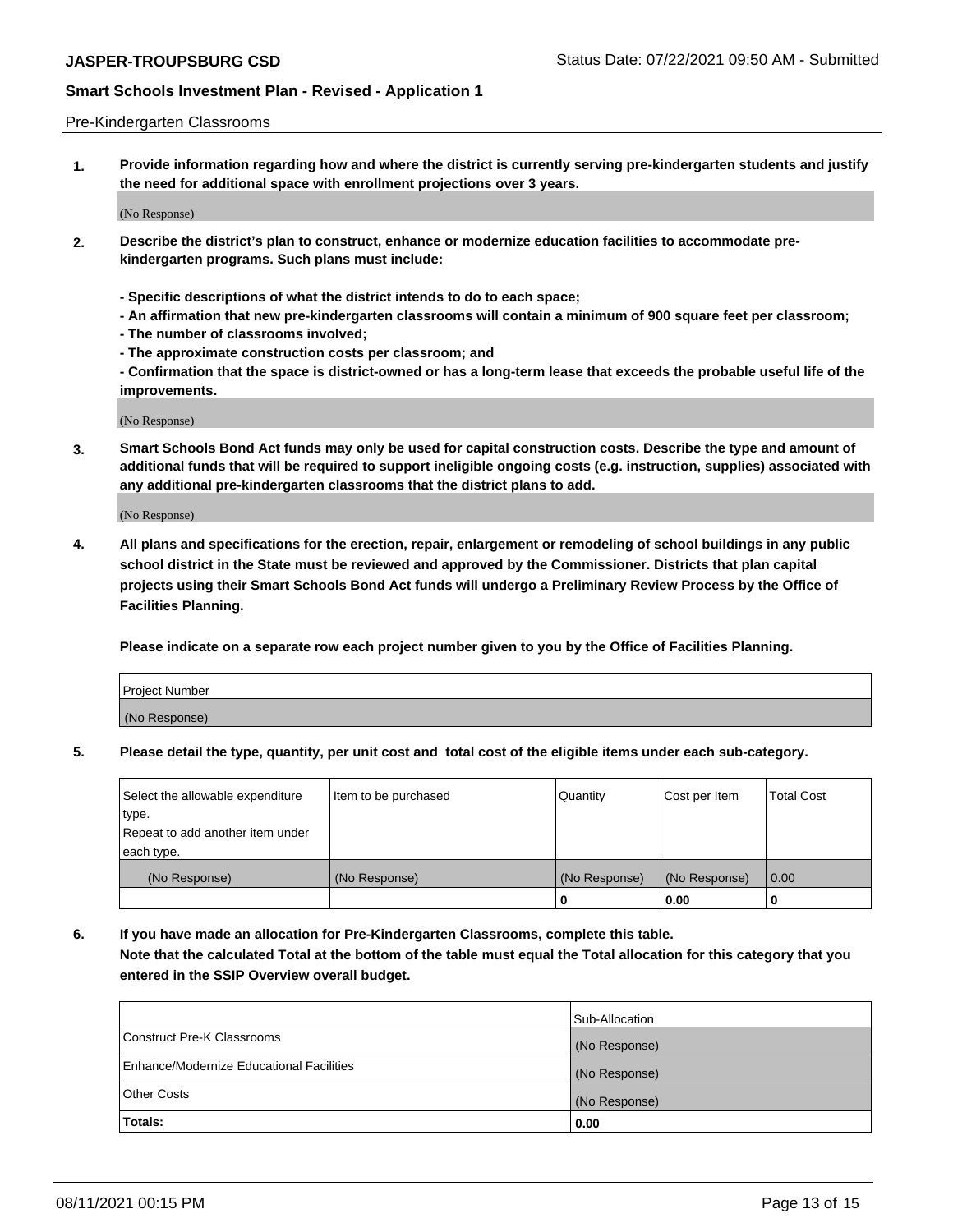Replace Transportable Classrooms

**1. Describe the district's plan to construct, enhance or modernize education facilities to provide high-quality instructional space by replacing transportable classrooms.**

(No Response)

**2. All plans and specifications for the erection, repair, enlargement or remodeling of school buildings in any public school district in the State must be reviewed and approved by the Commissioner. Districts that plan capital projects using their Smart Schools Bond Act funds will undergo a Preliminary Review Process by the Office of Facilities Planning.**

**Please indicate on a separate row each project number given to you by the Office of Facilities Planning.**

| Project Number |  |
|----------------|--|
|                |  |
|                |  |
|                |  |
| (No Response)  |  |
|                |  |
|                |  |

**3. For large projects that seek to blend Smart Schools Bond Act dollars with other funds, please note that Smart Schools Bond Act funds can be allocated on a pro rata basis depending on the number of new classrooms built that directly replace transportable classroom units.**

**If a district seeks to blend Smart Schools Bond Act dollars with other funds describe below what other funds are being used and what portion of the money will be Smart Schools Bond Act funds.**

(No Response)

**4. Please detail the type, quantity, per unit cost and total cost of the eligible items under each sub-category.**

| Select the allowable expenditure | Item to be purchased | Quantity      | Cost per Item | Total Cost |
|----------------------------------|----------------------|---------------|---------------|------------|
| ∣type.                           |                      |               |               |            |
| Repeat to add another item under |                      |               |               |            |
| each type.                       |                      |               |               |            |
| (No Response)                    | (No Response)        | (No Response) | (No Response) | 0.00       |
|                                  |                      | u             | 0.00          |            |

**5. If you have made an allocation for Replace Transportable Classrooms, complete this table. Note that the calculated Total at the bottom of the table must equal the Total allocation for this category that you entered in the SSIP Overview overall budget.**

|                                                | Sub-Allocation |
|------------------------------------------------|----------------|
| Construct New Instructional Space              | (No Response)  |
| Enhance/Modernize Existing Instructional Space | (No Response)  |
| Other Costs                                    | (No Response)  |
| Totals:                                        | 0.00           |